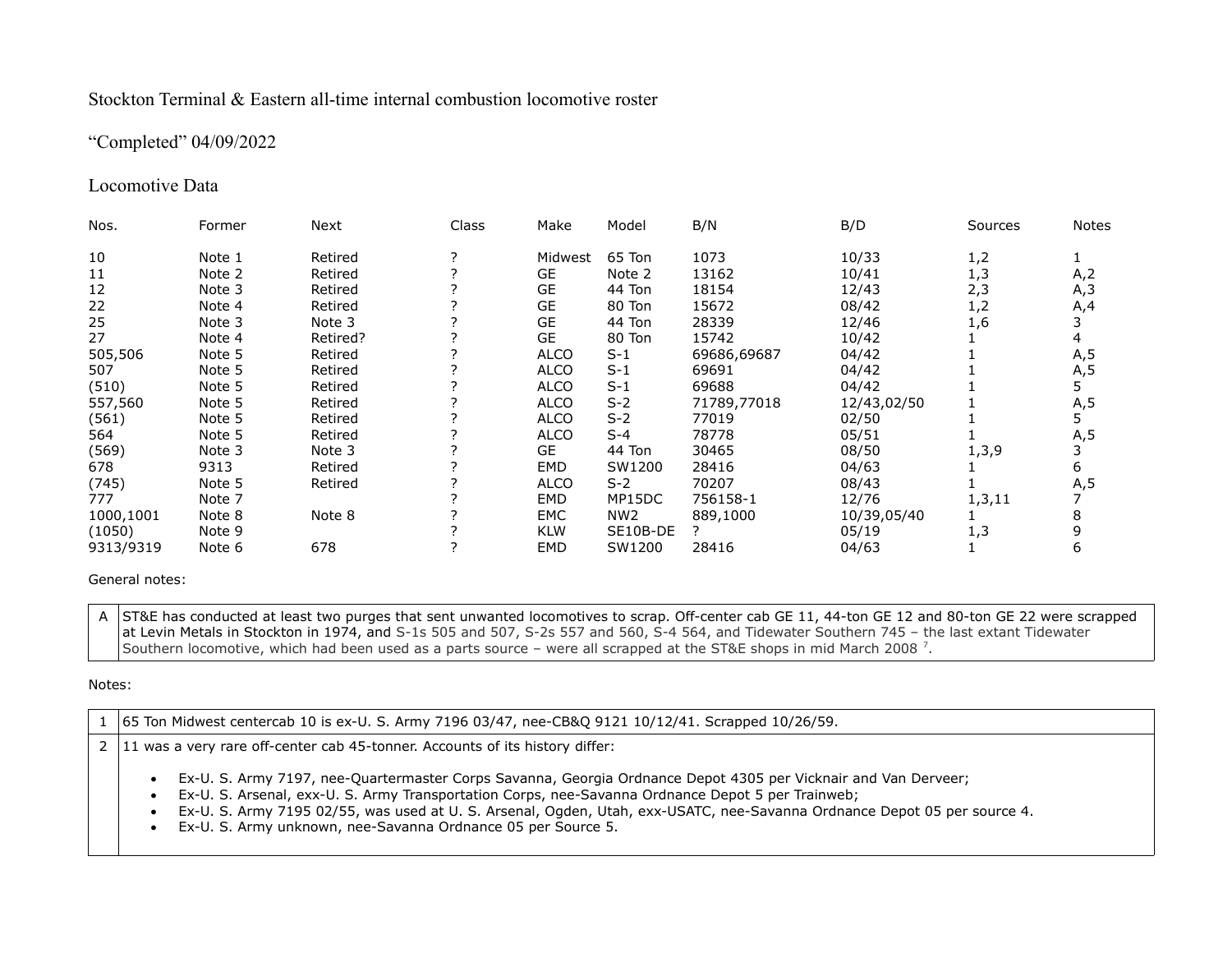|                | The distinction between its U. S. Army number, USATC and Ogden Arsenal are probably irrelevant as far as ownership and nuimber go. At any rate, it was<br>retired 02/12/70 and scrapped at Levin Metals in Stockton 06/74.                                                                                                                                                                                                                                                                                                                                                                                                                                                                                                                                                                                                                                                                                                                                                                                                                                                                                                                                                                                                                                                                                                                                           |  |  |  |  |
|----------------|----------------------------------------------------------------------------------------------------------------------------------------------------------------------------------------------------------------------------------------------------------------------------------------------------------------------------------------------------------------------------------------------------------------------------------------------------------------------------------------------------------------------------------------------------------------------------------------------------------------------------------------------------------------------------------------------------------------------------------------------------------------------------------------------------------------------------------------------------------------------------------------------------------------------------------------------------------------------------------------------------------------------------------------------------------------------------------------------------------------------------------------------------------------------------------------------------------------------------------------------------------------------------------------------------------------------------------------------------------------------|--|--|--|--|
| 3              | 44 ton GE notes:                                                                                                                                                                                                                                                                                                                                                                                                                                                                                                                                                                                                                                                                                                                                                                                                                                                                                                                                                                                                                                                                                                                                                                                                                                                                                                                                                     |  |  |  |  |
|                | 12 nee-AT&SF 466 07/17/61.<br>$\bullet$<br>25 nee-CCT 25 1970 via Solano Rail Car Company (d) 04/02/71.                                                                                                                                                                                                                                                                                                                                                                                                                                                                                                                                                                                                                                                                                                                                                                                                                                                                                                                                                                                                                                                                                                                                                                                                                                                              |  |  |  |  |
|                | Dispositions:                                                                                                                                                                                                                                                                                                                                                                                                                                                                                                                                                                                                                                                                                                                                                                                                                                                                                                                                                                                                                                                                                                                                                                                                                                                                                                                                                        |  |  |  |  |
|                | 12 retired 1972, scrapped at Levin Metals in Stockton 06/74.<br>25 s/f/u Chemurgic Agricultural Chemicals Inc., Turlock, California 1992, not r#; painted in WP Silver and Orange and relettered "Turlock<br>Western 25" circa 04/94, still there as of 06/14/2012 under ownership of Dieselmotive Company Inc., reporting mark BUGX <sup>6</sup> .                                                                                                                                                                                                                                                                                                                                                                                                                                                                                                                                                                                                                                                                                                                                                                                                                                                                                                                                                                                                                  |  |  |  |  |
|                | This compiler is very skeptical of (569) being an actual ST&E unit and not at best a parts supply for 25. The only available image of it shows it painted<br>non-ST&E blue 06/03/91 with "ST&E 569" crudely spray-painted on the cab. Whatever its status on the ST&E, it is ex-Stauffer Chemical 1, exx-<br>International Mineral & Chemical, San Jose, California 1 (after early 1975), exxx-Pacific Fruit Express, Roseville, California 1 2 <sup>nd</sup> 09/66 via dealers Federal<br>Iron & Metal Company, North Sacramento, California 11/67 and Cross Equipment Company, Fresno, California 07/71, exxxx-Pine Flat Dam Contractors<br>2851 12/28/53, nee-no # <sup>9</sup> . Vicknair and Van derveer as well as Trainweb list it as PFDC 30465, becoming Guy F. Atkinson Company 2851. This may not<br>be accurate. Atkinson sponsored the PFDC joint venture, it was delivered unnumbered and then r# into Atkinson's scheme for all major equipment (the<br>history of which this compiler has some familiarity with), and the sale date to PFE (plus that of another of the three 44-ton GEs used at the dam)<br>coincides very closely with completion of the dam. Also, its long tenure at Federal Iron makes this compiler wonder if it was put to use there. After its<br>stint as ST&E (569), it reportedly joined ST&E 25 as "Turlock Western" 26. |  |  |  |  |
| $\overline{4}$ | 80 ton GE notes:                                                                                                                                                                                                                                                                                                                                                                                                                                                                                                                                                                                                                                                                                                                                                                                                                                                                                                                                                                                                                                                                                                                                                                                                                                                                                                                                                     |  |  |  |  |
|                | 22 ex-U. S. Army 7377 via Sunfelt Equipment Company (d) in 1957, exx-General Electric Nucleonics Project 339 1945, nee-Plum Brook<br>Ordnance Works 339.<br>27 is listed only in Vicknair and Van Derveer; they list it as ex-GE Nucleonics in Ohio with no further informarton. Parts supply for 22?                                                                                                                                                                                                                                                                                                                                                                                                                                                                                                                                                                                                                                                                                                                                                                                                                                                                                                                                                                                                                                                                |  |  |  |  |
| 5              | $S-1$ , S-2 and S-4 notes:                                                                                                                                                                                                                                                                                                                                                                                                                                                                                                                                                                                                                                                                                                                                                                                                                                                                                                                                                                                                                                                                                                                                                                                                                                                                                                                                           |  |  |  |  |
|                | All Alco switchers were acquired from Western Pacific as follows:                                                                                                                                                                                                                                                                                                                                                                                                                                                                                                                                                                                                                                                                                                                                                                                                                                                                                                                                                                                                                                                                                                                                                                                                                                                                                                    |  |  |  |  |
|                | 505 and 506 were retired by WP 10/22/68 and traded 10/23/68 to ST&E for NW2s 1000 and 1001, not r#.<br>$\bullet$<br>507 was retired 07/23/70, sold to Chrome Crankshaft (dealer, Bell Gardens, California) 08/27/70; sold to ST&E. Clegg states that it was not r#,<br>all other sources show it having been assigned 510 but cannibalized instead. See disposition for 510.<br>510 was retired 09/05/72, s/f/u ST&E 09/08/72, r# 507 (Clegg says neither it nor 507 were r# by ST&E, see 507 disposition).<br>557, 560, 561, 564 and Tidewater Southern 745 2 <sup>nd</sup> were all retired by WP 12/23/76. 561 and TS 745 2 <sup>nd</sup> were acquired as parts sources, the<br>rest were put into service and not r#.                                                                                                                                                                                                                                                                                                                                                                                                                                                                                                                                                                                                                                           |  |  |  |  |
|                | The ALCos were very well maintained for years. 506 was filmed in Dirty Mary Crazy Larry in 1974.                                                                                                                                                                                                                                                                                                                                                                                                                                                                                                                                                                                                                                                                                                                                                                                                                                                                                                                                                                                                                                                                                                                                                                                                                                                                     |  |  |  |  |
|                | Dispositions other than Note A:                                                                                                                                                                                                                                                                                                                                                                                                                                                                                                                                                                                                                                                                                                                                                                                                                                                                                                                                                                                                                                                                                                                                                                                                                                                                                                                                      |  |  |  |  |
|                | 506 was donated to Feather River Rail Society 08/1988; scrapped.<br>561's carcass was scrapped at some point.                                                                                                                                                                                                                                                                                                                                                                                                                                                                                                                                                                                                                                                                                                                                                                                                                                                                                                                                                                                                                                                                                                                                                                                                                                                        |  |  |  |  |
| 6              | The lone SW1200's history is slightly unclear:                                                                                                                                                                                                                                                                                                                                                                                                                                                                                                                                                                                                                                                                                                                                                                                                                                                                                                                                                                                                                                                                                                                                                                                                                                                                                                                       |  |  |  |  |